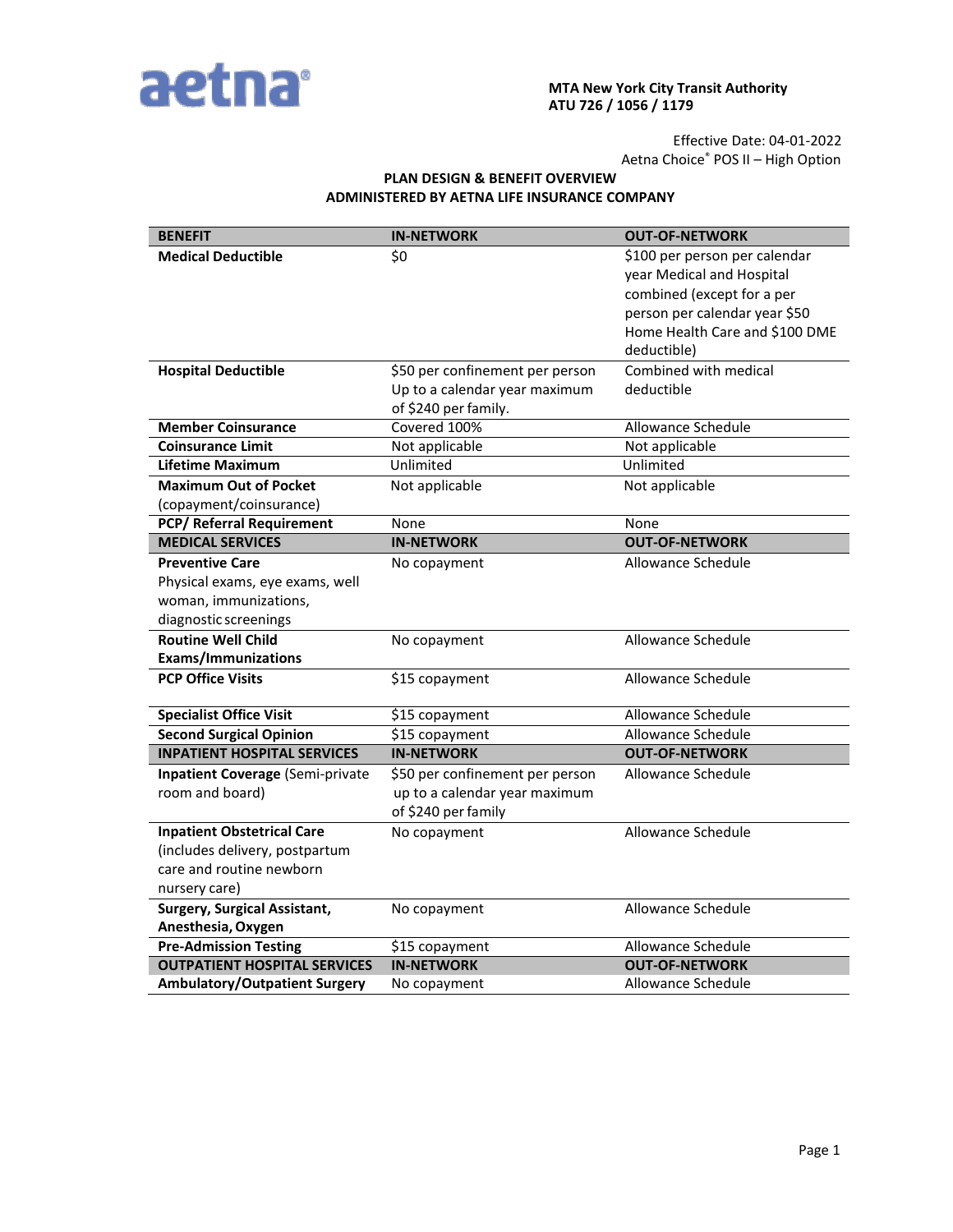

### **MTA New York City Transit Authority ATU 726 / 1056 / 1179**

Effective Date: 04-01-2022 Aetna Choice® POS II – High Option

## **PLAN DESIGN & BENEFIT OVERVIEW ADMINISTERED BY AETNA LIFE INSURANCE COMPANY**

| <b>EMERGENCY MEDICAL CARE</b>                     | <b>IN-NETWORK</b>               | <b>OUT-OF-NETWORK</b>                |
|---------------------------------------------------|---------------------------------|--------------------------------------|
| <b>Urgent Care Services</b>                       | \$15 copayment                  | \$15 copayment                       |
| <b>Emergency Room</b>                             | \$100 copayment                 | \$100 copayment                      |
| <b>Emergency Use of Land</b>                      | No copayment                    | No copayment                         |
| <b>Ambulance</b>                                  |                                 |                                      |
| <b>Emergency Use of Air Ambulance</b>             | No copayment                    | No copayment                         |
| <b>MENTAL HEALTH AND</b>                          | <b>IN-NETWORK</b>               | <b>OUT-OF-NETWORK</b>                |
| <b>ALCOHOL/SUBSTANCE ABUSE</b><br><b>SERVICES</b> |                                 |                                      |
| Inpatient (Semi-private room and                  | \$50 per confinement per person | Allowance Schedule                   |
| board)                                            | up to a calendar year maximum   |                                      |
|                                                   | of \$240 per family             |                                      |
| <b>Outpatient</b>                                 | \$15 copayment                  | Allowance Schedule                   |
|                                                   |                                 |                                      |
| <b>DURABLE MEDICAL EQUIPTMENT</b><br>(DME)        | <b>IN-NETWORK</b>               | <b>OUT-OF-NETWORK</b>                |
| Deductible,                                       | No copayment. Subject to        | 50% of allowed amount <b>AFTER</b>   |
| Copayment/Coinsurance                             | allowed amount AFTER \$100      | \$100 deductible* per person per     |
| (e.g. hospital beds, oxygen,                      | deductible* per person per      | calendar year plus any amount billed |
| oxygen equipment, wheelchairs,                    | calendar year                   | above the allowed amount             |
| PAP devices and supplies, diabetic                |                                 |                                      |
| pumps and supplies, catheters,                    |                                 |                                      |
| artificial arms, legs, eyes, ears)                |                                 |                                      |
| <b>HOME HEALTHCARE</b>                            | <b>IN-NETWORK</b>               | <b>OUT-OF-NETWORK</b>                |
| <b>Home Health Care Deductible</b>                | No copayment                    | \$50 deductible                      |
| <b>Home Health Care Visits</b>                    | No copayment                    | 25% coinsurance                      |
| One visit equals up to 4 hours of                 | 200 visits per calendar year    | 40 visits per calendar year          |
| care                                              |                                 |                                      |
| <b>Home Infusion Therapy</b>                      | No copayment                    | 25% coinsurance                      |

**\*DME \$100 deductible not applicable to Positive Airway Pressure (PAP) devices, PAP supplies, insulin pump and insulin pump supplies**